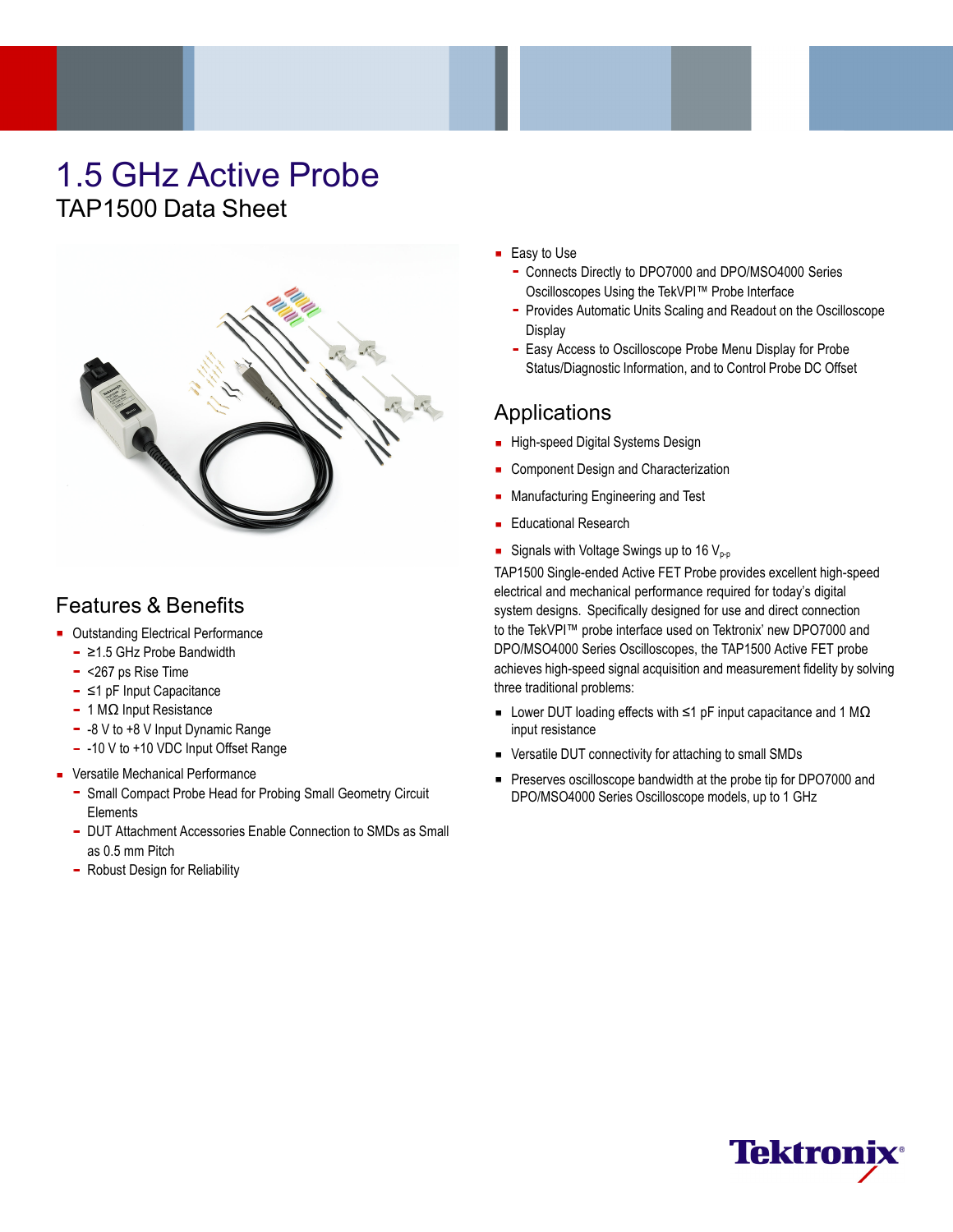## **Characteristics**

| <b>Characteristic</b>              | <b>Description</b>            |
|------------------------------------|-------------------------------|
| Bandwidth (probe only)             | $\geq$ 1.5 GHz                |
| Attenuation (probe only)           | $10x + 2%$                    |
| Rise Time (probe only)             | ≤267 ps                       |
| Input Capacitance                  | $<$ 1 pF                      |
| Input Resistance                   | 1 MΩ                          |
| Linear Dynamic Range               | $±8$ V (16 V <sub>p-p</sub> ) |
| Input Offset Range                 | ±10V                          |
| Max Input Voltage<br>(nondestruct) | $±15$ V (DC + peak AC)        |
| <b>Propagation Delay</b>           | $5.3$ ns                      |

#### **Physical Characteristics**

| <b>Probe Head Size</b>  | mm    | in.  |
|-------------------------|-------|------|
| Height                  | 11.25 | 0.44 |
| Width                   | 5.1   | 0.20 |
| Length                  | 60.4  | 2.38 |
| <b>Other Dimensions</b> |       |      |
| Cable Length            | 1300  | 51   |
| Weight                  | kg    | lb.  |
| Net                     | 0.45  |      |

#### **Power Requirements**

TAP1500 is powered directly by the DPO7000 and DPO/MSO4000 Series Oscilloscopes using TekVPI probe interface.

#### **Recommended Oscilloscopes**

DPO7000 and DPO/MSO4000 Series Oscilloscopes with TekVPI™ probe interface.

#### **Environmental**

| <b>Characteristic</b> | <b>Description</b>                                                                                               |
|-----------------------|------------------------------------------------------------------------------------------------------------------|
| Temperature           |                                                                                                                  |
| Operating             | $0 °C$ to +50 $°C$                                                                                               |
| Nonoperating          | -40 °C to +71 °C                                                                                                 |
| Humidity              |                                                                                                                  |
| Operating             | 5% to 95% Relative Humidity (RH) at up to $+30$ °C; 5%<br>to 85% RH above $+30$ °C up to $+50$ °C; noncondensing |
| Nonoperating          | 5% to 95% Relative Humidity (RH) at up to +30 °C; 5%<br>to 85% RH above +30 °C up to +75 °C; noncondensing       |
| Altitude              |                                                                                                                  |
| Operating             | Up to 3,000 m (10,000 ft.)                                                                                       |
| Nonoperating          | Up to 15,240 m (50,000 ft.)                                                                                      |
| Regulatory            |                                                                                                                  |
| Compliance Labeling   | WEEE (European Union)                                                                                            |

#### **Standard Warranty**

One year parts and labor.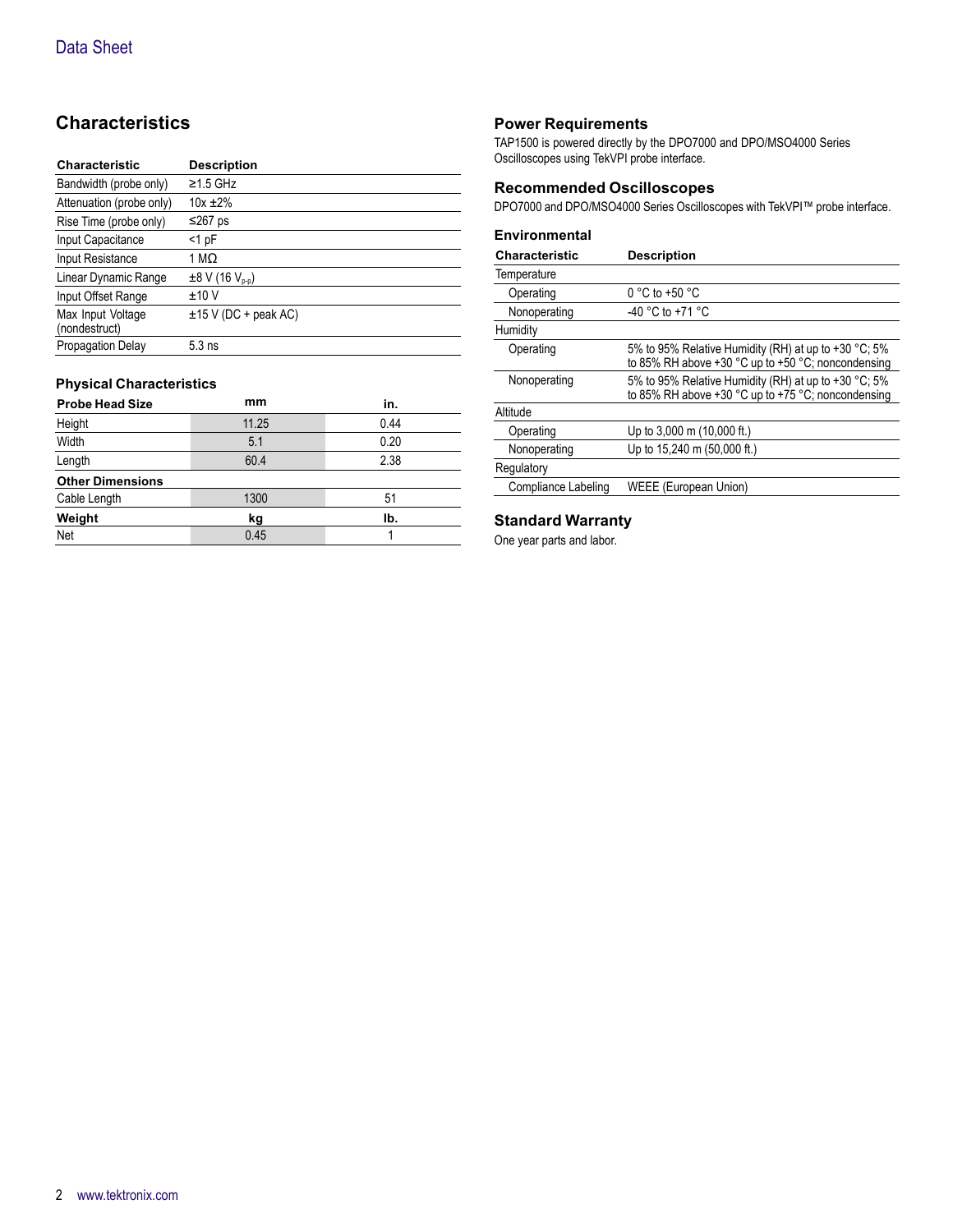### **Ordering Information**

**TAP1500**

1.5 GHz Active Probe

#### **Standard Accessories Included**

| <b>Description</b>                 | Qty with TAP1500 or TAP1500X2 | <b>Reorder Part Number</b>                                                          | <b>Reorder Qty</b> |
|------------------------------------|-------------------------------|-------------------------------------------------------------------------------------|--------------------|
| Low-inductance 1 in. Z-Ground Lead | 2 each                        | 196-3439-xx                                                                         | each (Pkg of 10)   |
| 3 in. Ground Lead                  | 2 each                        | 196-3437-xx                                                                         | each (Pkg of 2)    |
| 6 in. Ground Lead                  | 2 each                        | 196-3436-xx                                                                         | each (Pkg of 2)    |
| Y-Lead Adapter                     | 2 each                        | 196-3463-xx                                                                         | each (Pkg of 2)    |
| Color-coding Clips                 | 2 each of 5 colors            | 016-1315-xx                                                                         | 2 each of 5 colors |
| Solderable Probe Tips              | 10 each                       | 131-5638-xx                                                                         | each (Pkg of 10)   |
| Micro CKT Test Tip                 | 4 each                        | 206-0569-xx                                                                         | each               |
| Right Angle Square Pin Adapter     | 2 each                        | 214-4227-xx                                                                         | each               |
| 100 mm Square Pin Ground Adapter   | 2 each                        | 131-5777-xx                                                                         | each               |
| User Manual*1                      | each                          | 071-1809-xx English or<br>071-1810-xx Japanese or<br>071-1811-xx Simplified Chinese | each               |
| Nylon Carrying Case*2              | each                          | 016-1952-xx                                                                         | each               |

**TAP1500X2**

1.5 GHz Active Probe. Discounted two TAP1500 probe package.

\*1 Manual language must be specified when ordering.

\*2 The TAP1500X2 does not include individual probe cases. Users who desire the individual probe case should order the TAP1500 probe.

| <b>Options</b>         |                                                |  |
|------------------------|------------------------------------------------|--|
| Option                 | <b>Description</b>                             |  |
| <b>Manual Options</b>  |                                                |  |
| Opt. L5                | Japanese instruction manual                    |  |
| Opt. L7                | Simplified Chinese instruction manual          |  |
| <b>Service Options</b> |                                                |  |
| Opt. C <sub>3</sub>    | Calibration Service 3 Years                    |  |
| Opt. C5                | <b>Calibration Service 5 Years</b>             |  |
| Opt. D1                | <b>Calibration Data Report</b>                 |  |
| Opt. D <sub>3</sub>    | Calibration Data Report 3 Years (with Opt. C3) |  |
| Opt. D <sub>5</sub>    | Calibration Data Report 5 Years (with Opt. C5) |  |
| Opt. R3                | Repair Service 3 Years                         |  |
| Opt. R5                | Repair Service 5 Years                         |  |

#### **Recommended Accessories**

| <b>Description</b>    | Package Qty | <b>Reorder Part Number</b> |
|-----------------------|-------------|----------------------------|
| SMT KlipChip™ Adapter | 20          | SMG50                      |
| IC Micro-grabber      |             | 013-0309-xx                |
| Probe Case            |             | 016-1952-xx                |



Product(s) are manufactured in ISO registered facilities.